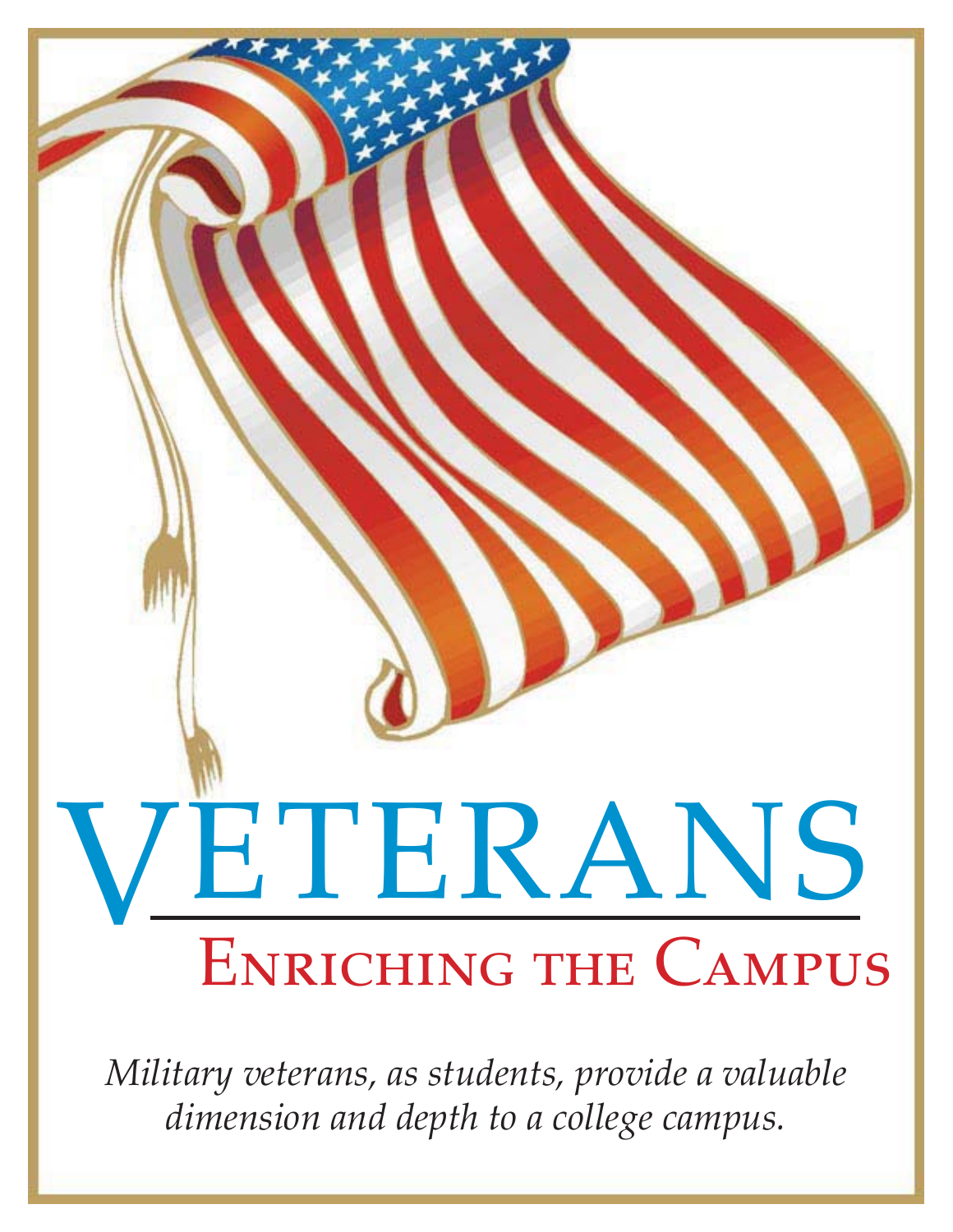#### By Kathy Punches '96 Director of Public Relations and Marketing

ilitary veterans have unique perspectives on learning and real-life situations that can enrich the learning environment for all students.

In turn, a successful college experience can give veterans a positive transition from active military service back into the citizen workforce.

Defiance College has a long tradition of welcoming military veterans as students of higher education. It offers a supportive environment for veterans, regardless of their age or how recent their military service. For several years, the College has had the designation of a Military Friendly School, and it participates in the Yellow Ribbon program.

The Yellow Ribbon program is available to veterans of the post-9/11 era through participating colleges. It guarantees free tuition to qualifying veterans, with private institutions and the Yellow Ribbon Program splitting costs that may

exceed the established cap. While most veterans have been able to access benefits through the traditional GI Bill, Yellow Ribbon bridges the difference in pricing and gives veterans the opportunity to choose an institution that best suits their area of interest.

According to registrar Mariah Orzolek, Defiance's enrollment of veterans has increased significantly since the inception of Yellow Ribbon in 2009. Her office has a VA-trained school certifying official, Carrie Relyea, to

ensure that veterans receive all benefits to which they are entitled. There are currently nearly 25 veterans enrolled, and an additional 40 students are enrolled as dependents of veterans.

DC provides a veterans resource center in Defiance Hall. Veterans can also utilize services offered to all students, including counseling and academic advising. To recognize them for their service, there is an annual Veterans Day program in November and a Military Appreciation Day held at a home basketball game.

Veterans are recognized during commencement ceremonies with red, white and blue cords.

Veterans' academic interests cross all departments, from business to social work to digital forensics, says Cathy Mikula, coordinator of nontraditional student support. "Faculty love having them in class for the maturity they bring, the example they set for other students, and the experiences and perspective that they can share. The respect that they show to other students, to faculty, and to staff is noticeable."

As an Army infantryman, Tyson Bostelman, Wauseon, completed two tours of duty in Afghanistan. One tour was in the Korengal Valley, also known as the Valley of Death. His second tour was in the Pesh River Valley or Nangalam. He and his fellow soldiers experienced daily firefights. "My first tour, for most of it, we were in two to three firefights a day," he recalls. "We got mortared regularly, and I lost one of my best friends there, SPC Robert Donevski." He also lost another close friend in Afghanistan, SSG Brown. They are not forgotten, he says.

When Bostelman finished his military duty in September 2013, he decided to take advantage of his military education benefits to pursue his ultimate goal of working with the FBI or CIA. He enrolled at Defiance College because of its location and small size and is currently studying toward a degree in criminal justice.

For veteran Dennis English, Defiance, it was the DC staff that helped him make the decision to enroll and pursue a college diploma. "The Center for Adult Programs played a large role in my choosing and registering for Defiance College," he says. "Carrie Relyea was also incredibly helpful throughout

"A college degree offered opportunities I otherwise would not have been able to achieve. Education is important to my family, and I wanted to set a good example for my sons, showing them that you have to put in hard work in order to become successful."

my time at Defiance College. These individuals really made it easy for me to focus on my schoolwork …. They were always on top of whatever needed to be done, and I could not have continued without their help."

English originally served four years in the Army, then re-enlisted in the Marine Corps. His tour of duty included the Persian Gulf and Indian Ocean.

Dennis English

He graduated from DC in May 2014 with a degree

in art. "The professors were experts in their relevant field of study, and - let's be honest - who wouldn't find Doug Fiely to be entertaining in class?" he adds.

"A college degree offered opportunities I otherwise would not have been able to achieve. Education is important to my family, and I wanted to set a good example for my sons, showing them that you have to put in hard work in order to become successful."

Dr. Tim Rickabaugh, professor of exercise science, has experience both as veteran-turned-student and college professor. He served in the Army Reserves while in graduate school and recalls that it was often a challenge to align his summer Reserve training with his graduate coursework.

As a faculty member, he has an even greater appreciation for veterans in the classroom. "They most often are very focused and determined students who serve as great role models for all of our students," he says.

Defiance College works to make sure that veterans receive the support needed to transition to college life. "They are a great bunch of people. It is a privilege and a pleasure to serve them," says Mikula.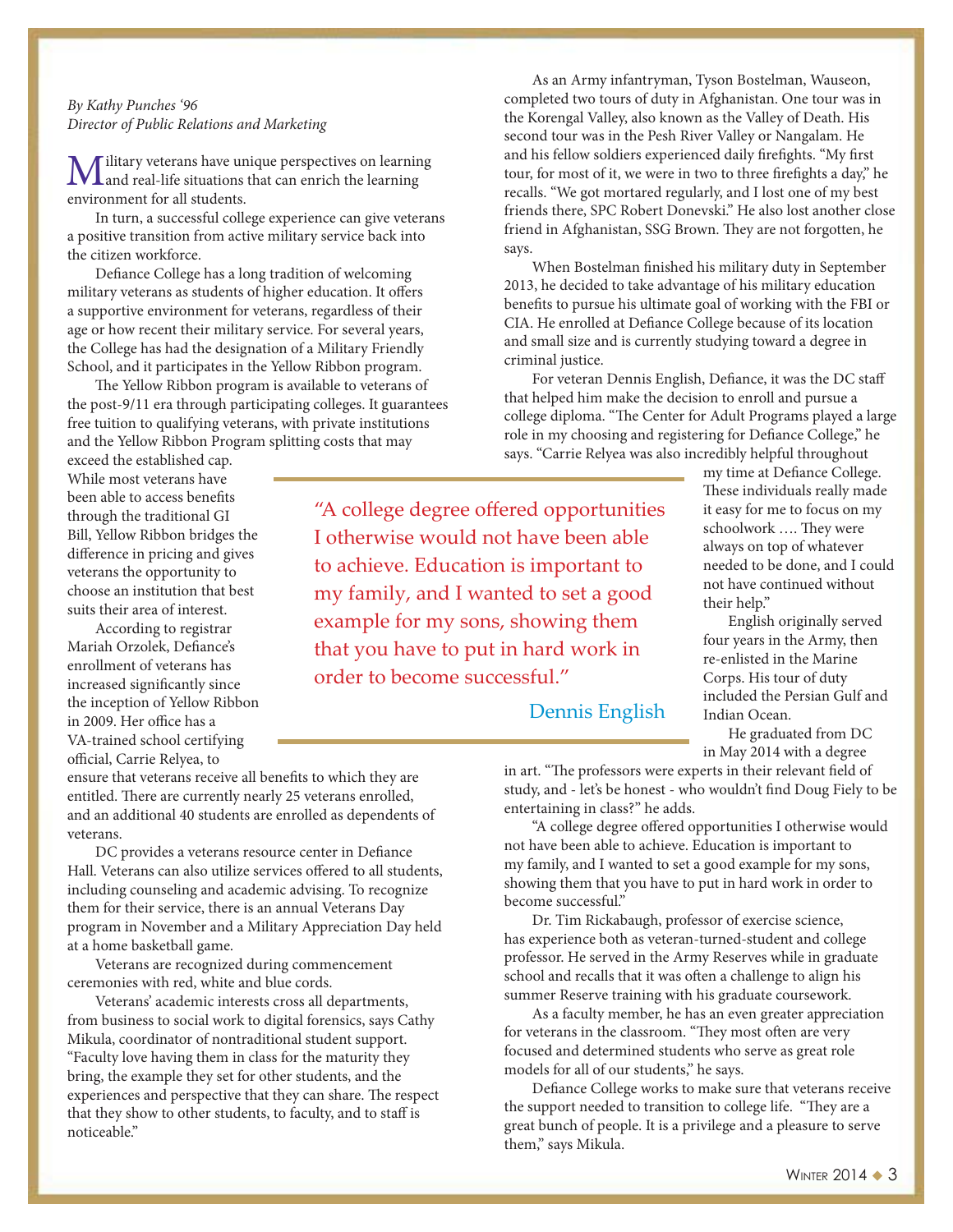

## Calling herself "A PROUD AIR FORCE BRAT," ERICHA GRIEP owes her college education to the military education benefits earned by her father who has been on active duty for more than 30 years.

The Post 9/11 GI Bill allows veterans to transfer their education benefits to a dependent. "I have been able to attend Defiance College … and am aiming to graduate this December because of the Post 9/11 GI Bill and our school's participation in the Yellow Ribbon Program,' says Ericha, who is majoring in multiple areas - athletic training, wellness and corporate fitness, physical education and health.

When Ericha's parents, Jean and Stephen, graduated from high school, college wasn't an option for them, so they joined the Air Force. "After meeting in Basic Training and eventually getting married, my mom made my dad promise that no matter what, they would put the education of their children first. They wanted to help the four of us get the traditional college education that neither of them could," she says.

Now in her final semester as an undergraduate, Ericha says her primary career goal is to find a job. "Ultimately, I want to find a good balance between athletic training and teaching, and I would like to do that in a setting that allows me to give back to my military community." While growing up, she and her family spent seven years overseas. "My dream job would be to become a Department of Defense Dependents Schools teacher and athletic trainer. In that setting I would be able to relate to my students on a level most teachers cannot. It would be my way of saying thank you to our service members and their families in a very hands-on and rewarding way."

"I was lucky enough to have parents who always put education above almost everything, houses, money, and even my dad's career."

**Ericha Griep** 

Ericha reflects on the sacrifices her parents have made for country and family.

"My dad has been active duty for over 30 years now, and even though we have been through a lot, none of us would go back and change it. I am the second of four, my parents are happily married and have all four kids in college. I was lucky enough to have parents who always put education above almost everything, houses, money, and even my dad's career."

And, she knows that an important part of her life story occurred in Defiance, Ohio. "Defiance College is the only place that could have made my last four and a half years not only possible but wonderful as well."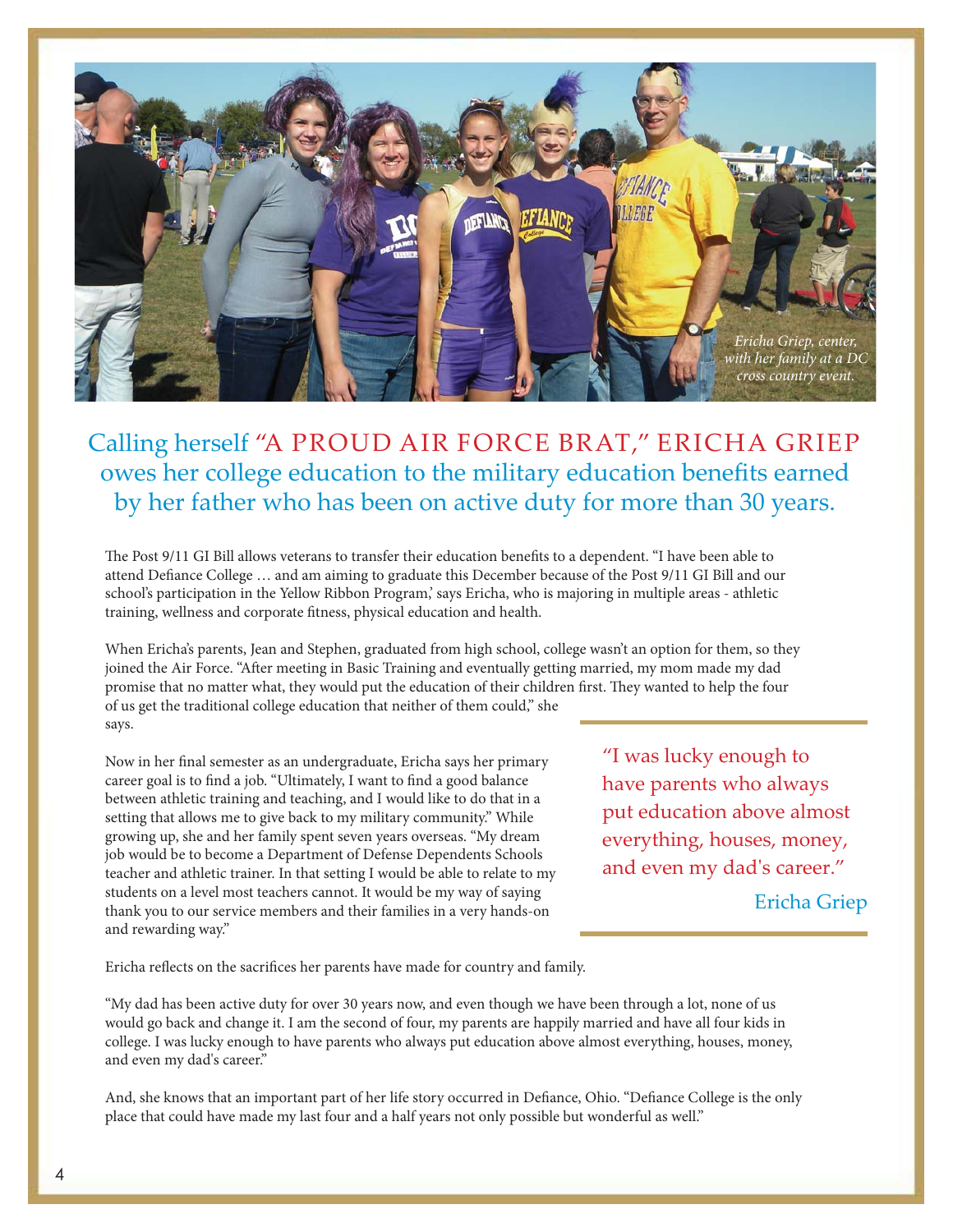#### By Michele Tinker, Director of Annual Giving

Dr. Mark Lee '92, a native of Sherwood, Ohio, enlisted in the U.S. Marine Corps through the Delayed Entry Program in 1984.

"I was only 17 years old and my father, Cork, had to sign my initial contract enlisting me for active duty on June 2, 1985, 14 hours after graduating high school," Lee explains.

As Lee tells his story, "My classmates from high school went to college, and I went off to the Marine Corps to form my leadership skills and my manhood. Also, of note, I was accepted in the Marine Corps Warrant Officer program at the end of my first enlistment, but I wanted to go to Defiance College to earn my bachelor's degree and try out the USMC Reserves. I did, but the military and the 'esprit de corps' never left me - veterans know what I mean. It's an addiction that once it enters your bones, it never truly ever leaves."

"I have been lucky to have served in the active USMC, USMC Reserves, Army National Guard, U.S. Army Reserves and active duty Army. I have never run into anyone who has done this in my 30 years in the service except me," he says. Lee rose from the enlisted ranks to achieve the rank of Lieutenant Colonel in the U.S. Army.

"I am what the military calls a 'Mustang,' a prior service enlisted man who rose up through the ranks as an officer. There are very few of us, and only a handful in the military who have as much education as I have earned."

Mark's assignments span 30 years and took him to California, North Carolina, Virginia, Kansas, Washington, among others here in the states, and South Korea, Japan, Kuwait, and Afghanistan.

He is a qualified Air Defense Officer, Civil Affairs Officer (Special Operations), Special Forces Officer, and a functional area Comptroller. He has been a member in the military of all wars for his generation: Desert Storm/Desert Shield, Operation Iraqi Freedom (Iraq/Kuwait), and Operation Enduring Freedom (Afghanistan twice).

Lee used his service time to acquire his education, taking his first college class at Central Texas College in the fall of 1985. "My platoon sergeant gave me grief about it until the day I PCS (permanent change of station) out to Okinawa, Japan. Well, Sarge, I have earned a B.S. in mathematics (from Defiance College), an M.Ed. in educational administration/leadership (USC), Ph.D. in higher educational administration/leadership (USC), Juris Doctorate (JD) or law degree, and an MBA with a concentration in public administration - all paid for by the military. I have been truly blessed and lucky," he says.

Looking back, Lee considers his best assignment was when he was an ROTC instructor at UCLA, with his Ft. Jackson and Ft. Bliss tours running a close second. He also has great fondness for the Tampa Bay area around MacDill Air Force Base and the surrounding communities of Tampa, Clearwater, and St. Petersburg.

He shares some of his insights about the Army and life:

"The first thing I learned about the Army is 'hooah.' There are 1,000 or 10,000 or 100,000 different ways to say 'hooah.' But I learned that it is more than just a battle cry - it's a way of life. It says that you will never quit, never surrender, never leave

"My classmates from high school went to college, and I went off to the **MARINE CORPS TO FORM** MY LEADERSHIP SKILLS AND MY MANHOOD."



## Dr. Mark Lee '92

your buddy behind. It says that you are proud of the hardships you have endured because there is deep meaning in every one of them."

"I have learned that the Army, above all, is a learning organization. From rapid development and adaptation of doctrine, to command organization, to movement of brigade combat teams and modular headquarters, to the way people are promoted, the Army is constantly changing and adapting to meet the challenges of the day. As General George Marshall once punned, 'Soldiers are intelligent. Give them a bare tree; let them supply the leaves.'

"We often forget the impact of war on those who were alongside our fallen. That loss impacts them for the rest of their lives, including me. I have lost 52 men that served under or beside me in OIF and OEF."

Mark and his wife, Cynthia, who is also an LTC/05 in the Army with almost 24 years of service, will be retiring soon and plan to make their home in the St. Petersburg area.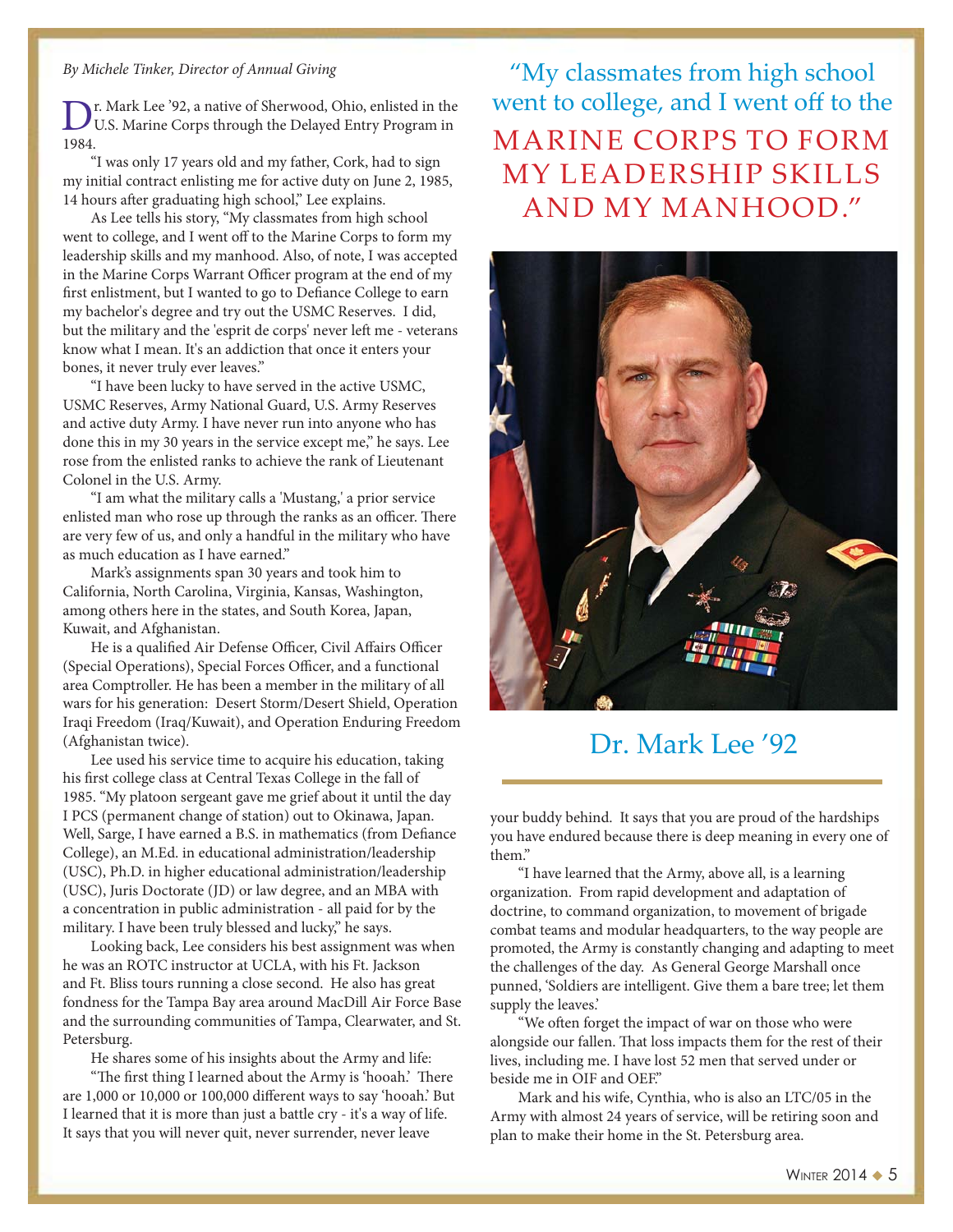# SALUTING DEFIANCE COLLEGE VETERANS THROUGH THE DECADES





Vorld War II was a grim time and college enrollment hit an all-time low, but the end of the war saw a revitalization here at DC as well as throughout the country. Hundreds of veterans arrived on campus using the GI Bill to achieve their educations.

The college quickly expanded to meet their needs – in housing, classrooms and classes. The Hickory Hut, Tin Town and the Sessions Hall Annex were quickly constructed. Athletics, fraternities and other activities were revived. Since then, veterans have been a proud part of the history of Defiance College, and we take this time to honor their service to our country, as represented in these vignettes of DC alumni veterans through the decades.

JOE DAWSON '50 served in the U.S. Navy during WWII, stationed in the Southwest Pacific as a radio man, taking code and messages. He especically remembers being on board when the ship was in a tornado in the Philippines in 1945.

"The Government treated me fine," Joe says, and he attended Defiance College on his GI benefits after he was discharged. Joe and wife Cathy reside in Pinckneyville, Ill.

JIM MOATS '59 served in the U.S. Air Force 1951- 1955 during the Korean War. Jim trained in bases in Texas, Wyoming and Illinois and attended Cryptology School. He was shipped to the UK/European Theaters in December 1951 and was stationed at SAC (Strategic Air Command) bases in England and French Morocco, North Africa. He also spent two months at the Tule Air Force Base in northern Greenland. He achieved the rank of Sergeant 1st Class.

Jim remembers spending Christmas Day 1951 doing KP and serving "giblet gravy" to seasick GIs in the midst of a big North Atlantic storm. Other memories of his time in service include being in England for the coronation of Queen Elizabeth II and encountering his Defiance recruiting sergeant while at Nouasseur Air Force Base in French Morocco. Jim and his wife Barbara reside in Chesterfield, Mo.

After graduating from Defiance College, FRAN CARLEY '61 joined the U. S. Marine Corps, and attended Officers Candidate School in Quantico, Va. He served as an infantry officer, a platoon commander as 2nd Lieutenant, and company commander in Vietnam for a company called Suicide Charley (Charlie Company 1st Battalion 7th Marine). Fran states that his biggest challenge was "fighting the politics while trying to fight the war."

Fran's duty tours also included serving in the second division on a Mediterranean cruise with the Sixth Fleet during the Cuban missile crisis, being stationed at Guantanamo Bay, and on Okinawa before going to Vietnam in 1966. He was discharged in 1967. Fran and his wife, Susan, reside in Fort Myers, Fla.